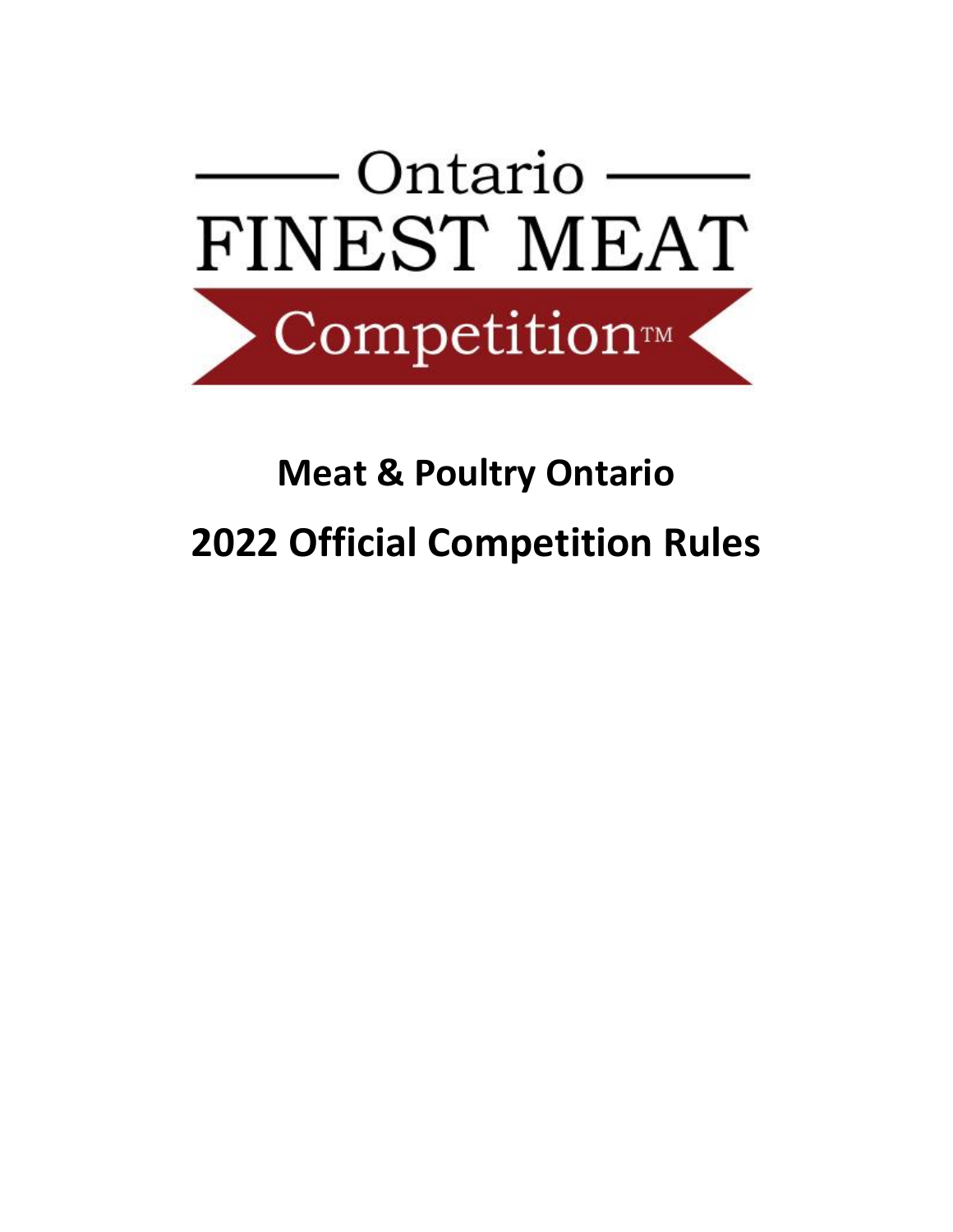## **Table of Contents**

| 1)  |  |
|-----|--|
| 2)  |  |
| 3)  |  |
| 4)  |  |
| 5)  |  |
| 6)  |  |
| 7)  |  |
| 8)  |  |
| 9)  |  |
| 10) |  |
|     |  |
| 12) |  |
|     |  |
|     |  |
|     |  |
|     |  |
|     |  |
|     |  |
|     |  |
|     |  |
|     |  |
|     |  |
|     |  |
|     |  |
|     |  |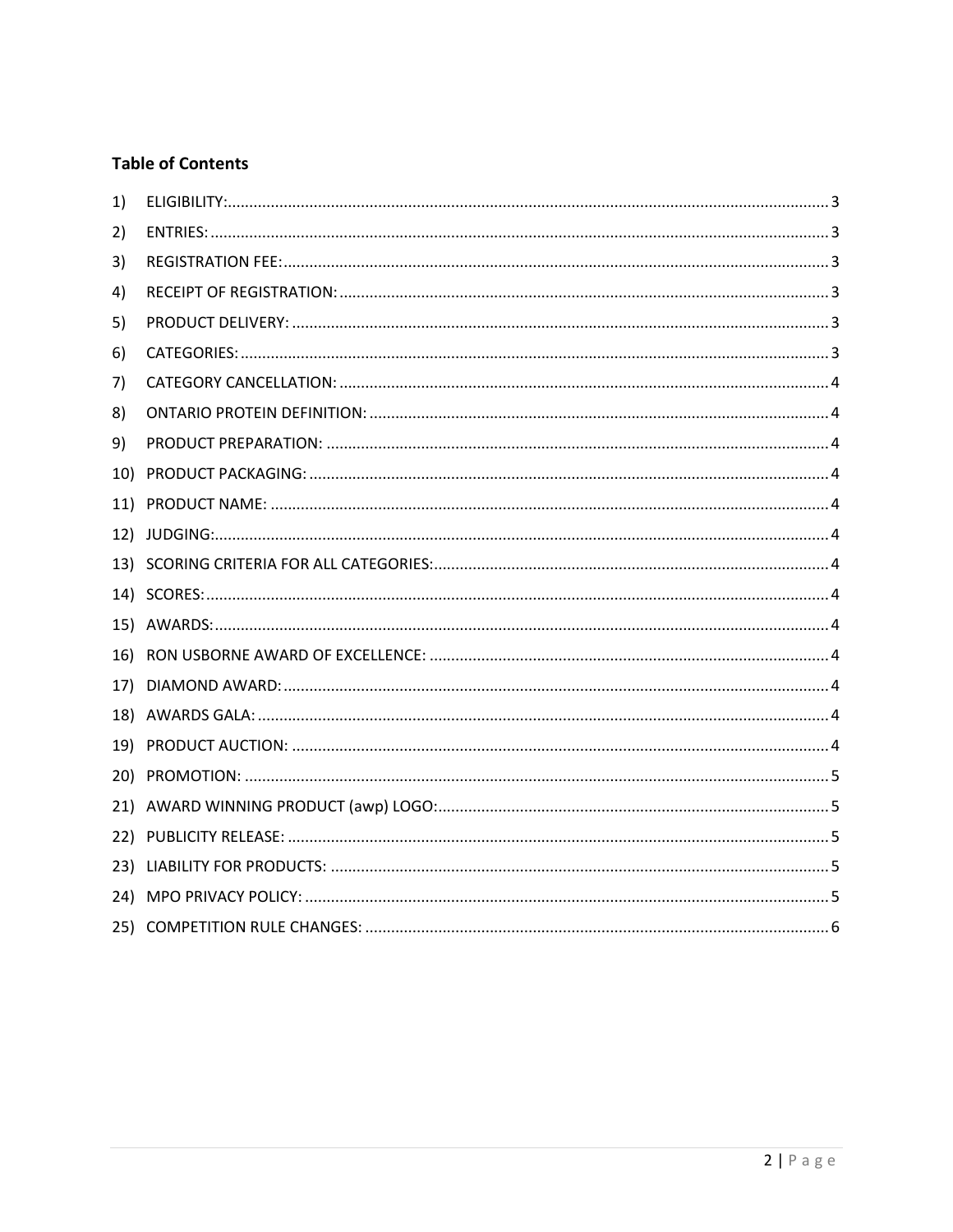### **2022 ONTARIO FINEST MEAT COMPETITION™ RULES**

- <span id="page-2-0"></span>1) **ELIGIBILITY:** Participants must be a Business Member of Meat & Poultry Ontario with dues in good standing on the date of registering their entry through to **October 15, 2022** when awards are presented. Non-members that wish to enter the Competition may do so by joining the MPO association prior to **July 1, 2022**.
- <span id="page-2-1"></span>2) **ENTRIES:** All products entered into the Competition must be processed by the Business Member unless under contract with another processor with the identity of that processor acknowledged. Each participant may enter two (2) entries of a different item in each product category. The same product may not be entered into another product category (multiple product categories). MPO has the right to move a product into the appropriate category or disqualify any product that does not meet the rules of the Competition.
- <span id="page-2-2"></span>**3) REGISTRATION FEE:** A non-refundable entry fee of \$199.00 plus HST per item must be submitted with the completed registration form **by 4:30 pm (ET) July 1, 2022.** If a category is cancelled the entry fee will be returned to the entrant. **First time entrants into the Competition will be allowed one (1) complimentary entry.**
- <span id="page-2-3"></span>4) **RECEIPT OF REGISTRATION:** A confirmation will be sent upon the closing of registration and participants will be provided with a Product Entry Detail Form that must be completed in full, ensuring the product registered matches the product name on the label and/or packaging and accompany each entry when delivered.
- <span id="page-2-4"></span>5) **PRODUCT DELIVERY:** Erb Transport, the official carrier for the Competition, will pick up entries at no charge and deliver to the judging location (unless other arrangements have been made with MPO). All entries must be ready for pick up on **July 21-22, 2022.** All entries must be accompanied by a completed Product Entry Detail Form. Shipping details will be provided no later than **July 12, 2022.**

*Note: MPO, including its agents, representatives and those associated with them, will take measures to safeguard entries, however, MPO is not responsible for any entry, or notification or the like, which is lost, misdirected or which arrives late, as the case may be, whether or not due to the fault of MPO or of any other person or thing. All entries (including the delivered product) become the property of MPO and will not be returned.*

- <span id="page-2-5"></span>6) **CATEGORIES:** Eligible business members can enter two (2) entries of a different item in each of the following categories. Category Definitions (Appendix A) form part of these rules and must be adhered to by all entrants.
	- Fresh Sausage Pork
	- Fresh Sausage Other
	- "Bacon" Open
	- Bacon Back
	- Bacon Traditional Side
	- Beef/Veal Whole Muscle
- Deli Cold Cuts Deli Meat
- Ham Boneless
- Kielbasa
- Poultry Whole Muscle Deli
- <span id="page-2-6"></span>• Premium Dried or Dry Cured
- Salumi Charcuterie
- Sausage Dry/Semi-Dry
- Smoked Sausage **Specialty**
- Smoked Sausage **Traditional**
- Premium Wiener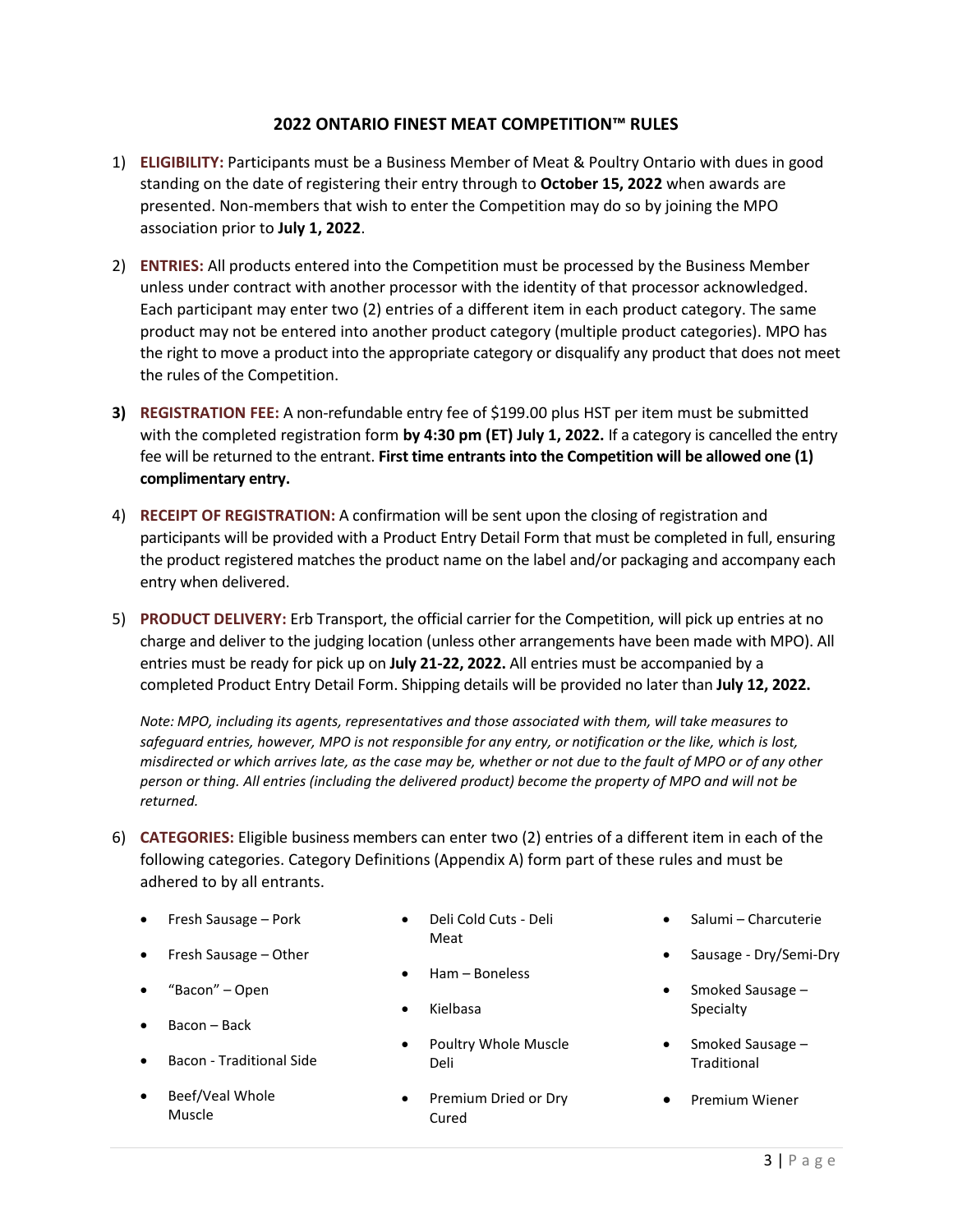- 7) **CATEGORY CANCELLATION:** Each category must have a minimum of four (4) companies registered and a minimum of six (6) entries in order to be presented for judging. If a category is cancelled, the entry fee will be returned to the entrant.
- <span id="page-3-0"></span>8) **ONTARIO PROTEIN DEFINITION:** All meat items submitted in the Competition and meat ingredients used in blended value-added products must meet the Ontario protein definition.
- <span id="page-3-1"></span>9) **PRODUCT PREPARATION:** All entries must be produced in a facility regulated by the applicable federal, provincial or municipal inspection programs in Ontario using recognized Good Manufacturing Practices (GMP) and process controls.
- <span id="page-3-2"></span>10) **PRODUCT PACKAGING:** All entries must be properly identified with the product name **and** company name as provided on the Product Entry Detail Form. Product must be packaged in a manner to maintain the safety and integrity of the product during distribution and handling (i.e. sealed, leak proof bags or liners).
- <span id="page-3-3"></span>11) **PRODUCT NAME:** Company names will be removed from product name prior to presentation for judging (i.e. Smith's Spicy Hot Smoked Sausage will be changed to Spicy Hot Smoked Sausage).
- <span id="page-3-4"></span>12) **JUDGING:** The judging of the entries shall be divided between a panel of judges representing retail buyers, chefs, food writers, and media. Judging will take place **July 26-27, 2022**.
- <span id="page-3-5"></span>13) **SCORING CRITERIA FOR ALL CATEGORIES:** All entries will be scored based on a point system and the product evaluation guidelines provided to the judges by MPO taking into consideration the following:

**Visual Appearance:** *Good eye appeal* **Flavour:** *Pleasing to the palate* **Texture:** *Good mouth feel or bite* **Aroma:** *A distinctive, pervasive, and pleasant smell consistent with the product*  **Uniqueness:** *Possesses distinctive, exceptional characteristics*

- <span id="page-3-6"></span>14) **SCORES:** Individual product score results will not be provided. Category ranking will be provided upon written request.
- <span id="page-3-7"></span>15) **AWARDS:** Ontario Finest Meat Competition™ award plaques are presented in each product category. Entries scoring the highest number of points in each category receive the Platinum Award; entries scoring the next highest number of points in each category shall receive the Gold Award; and entries scoring the third highest number of points in each category shall receive the Silver Award.
- <span id="page-3-8"></span>16) **RON USBORNE AWARD OF EXCELLENCE:** A plaque will be presented to the company achieving the highest accumulated score. Accumulated scores will be calculated by assigning three points for every Platinum placing entry, two points for every Gold and one point for each Silver.
- <span id="page-3-9"></span>17) **DIAMOND AWARD:** A plaque will be presented for the product that received the highest overall score in the competition.
- <span id="page-3-10"></span>18) **AWARDS GALA:** Awards will be presented on Saturday, October 15, 2022, in Niagara Falls. Plaques will be presented, and professional photographs taken. Gala tickets may be preordered with registration.
- <span id="page-3-11"></span>19) **PRODUCT AUCTION:** The product auction is a long-standing tradition and recognizes winning product during the MPO Awards Gala. A number of winning products, generously donated by the winning companies, will be placed on the auction block with proceeds going to support MPO activities. Entrants who had product auctioned will be contacted the week following the event to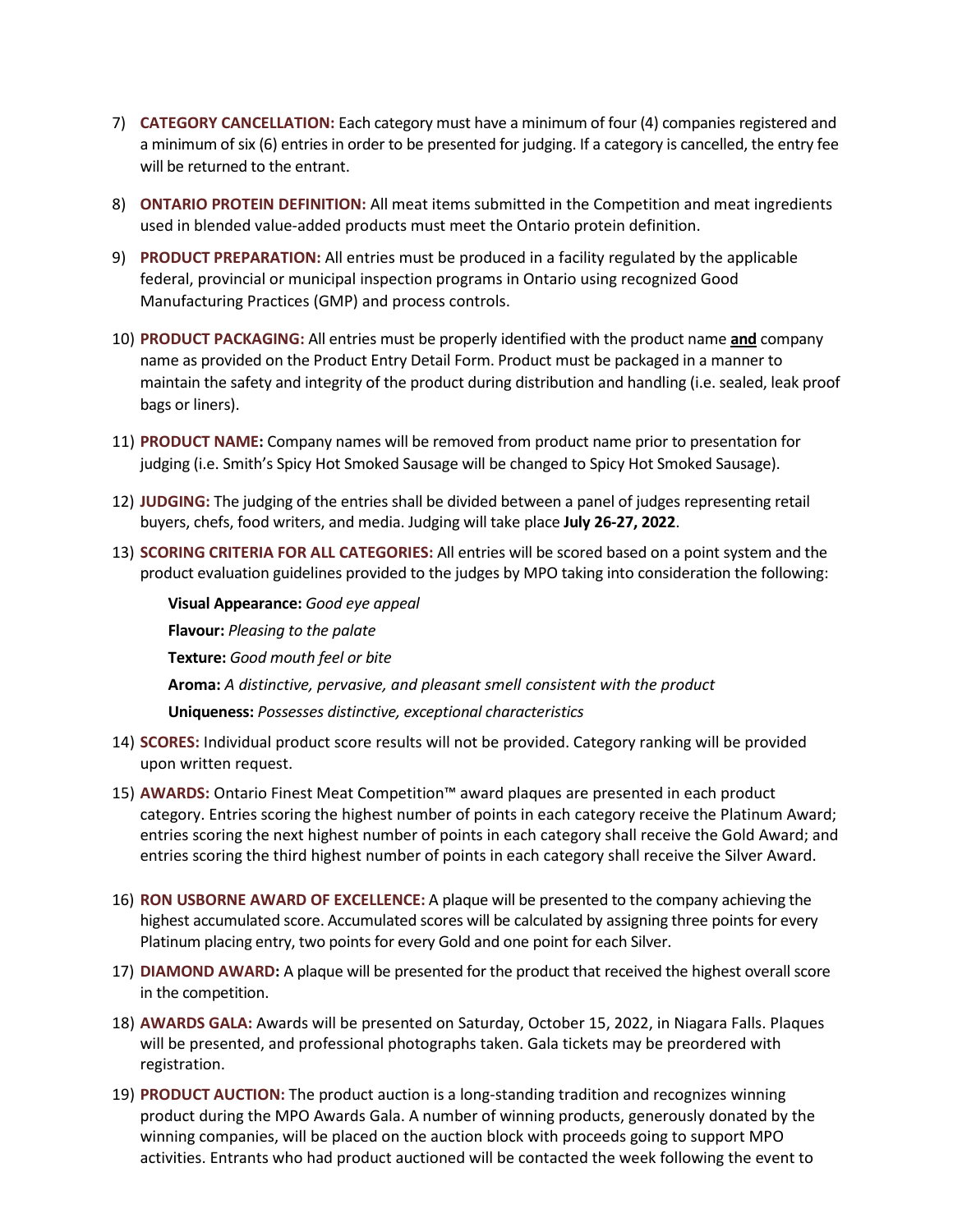<span id="page-4-0"></span>provide product. The MPO will coordinate delivery arrangements of winning product to successful bidders.

- 20) **PROMOTION:** Winners in each product category will receive:
	- a) Personalized plaque,
	- b) Press release distributed province-wide to food, lifestyle, business, trade and agricultural media announcing winners,
	- c) Local release targeted directly to media in their region,
	- d) Recognition on meatpoultryon.ca, in BLOCKtalk, and,
	- e) Social media announcements on Facebook, Twitter, and Instagram.
- <span id="page-4-1"></span>21) **AWARD WINNING PRODUCT (AWP) LOGO:** Winners will be able to use the AWP logo on product packaging and promotion.
- <span id="page-4-2"></span>22) **PUBLICITY RELEASE:** By entering the Competition, and in consideration of being allowed to participate and possibly winning an award, the entrant:



- a) agrees to the Competition rules,
- b) agrees to the use, without compensation, of photographs and photographic images of themselves (including any and all photographs and photographic images taken of them and/or their submitted product entry), name and city of business operation in all publicity campaigns, whether or not related to the Competition, including in all advertising, media material and on the MPO Website, and
- c) gives and grants to MPO and MPO's respective licensees, agents, successors and assigns in perpetuity the right to reproduce, use, publish, broadcast, exhibit, distribute, transmit and/or otherwise exploit, as applicable, in all forms of advertising and promotion of MPO's goods, services and/or business including in any and all media now or hereafter known including without limitation by means of newspaper advertising, magazine advertising, television advertising, direct mail advertising, video, electronic mediums including electronic networks such as the "Internet", merchandise, the following (the following being collectively referred to as the "Subject Matter"); photographs submitted or taken as part of the Competition, a description and photo of the product submitted into the Competition (whether or not the product is a winning product); a description, bio and photo of the entrant and the company with which he/she is affiliated with and any photographs taken by sponsor at any stage of the Competition and after the Competition (the copyright in all such photographs shall be and remain exclusively that of MPO, and if any copyright is deemed to be assigned to MPO pursuant to the paragraph then all moral rights relating to such works will be deemed to have been waived by the assignor).
- <span id="page-4-3"></span>23) **LIABILITY FOR PRODUCTS:** While MPO will be undertaking measures to ensure the safety and integrity of all entries, MPO does not assume any responsibility for the protection and safeguarding of any entries for health or any other reasons. Accordingly, all liability for each entered product rests solely with the competitor no matter what the reason for potential or actual liability that might otherwise accrue to MPO (including if MPO has for any reason been negligent in any manner) and without limiting the generality of the foregoing, MPO assumes no responsibility for sickness, illness, disease, infection, malady or other affliction caused by the ingestion, handling or cooking of products entered in the MPO Product Competition, no matter what the cause.
- <span id="page-4-4"></span>24) **MPO PRIVACY POLICY:** Personal information about entrants collected in connection with this Competition is collected solely for the purpose of administering this Competition.